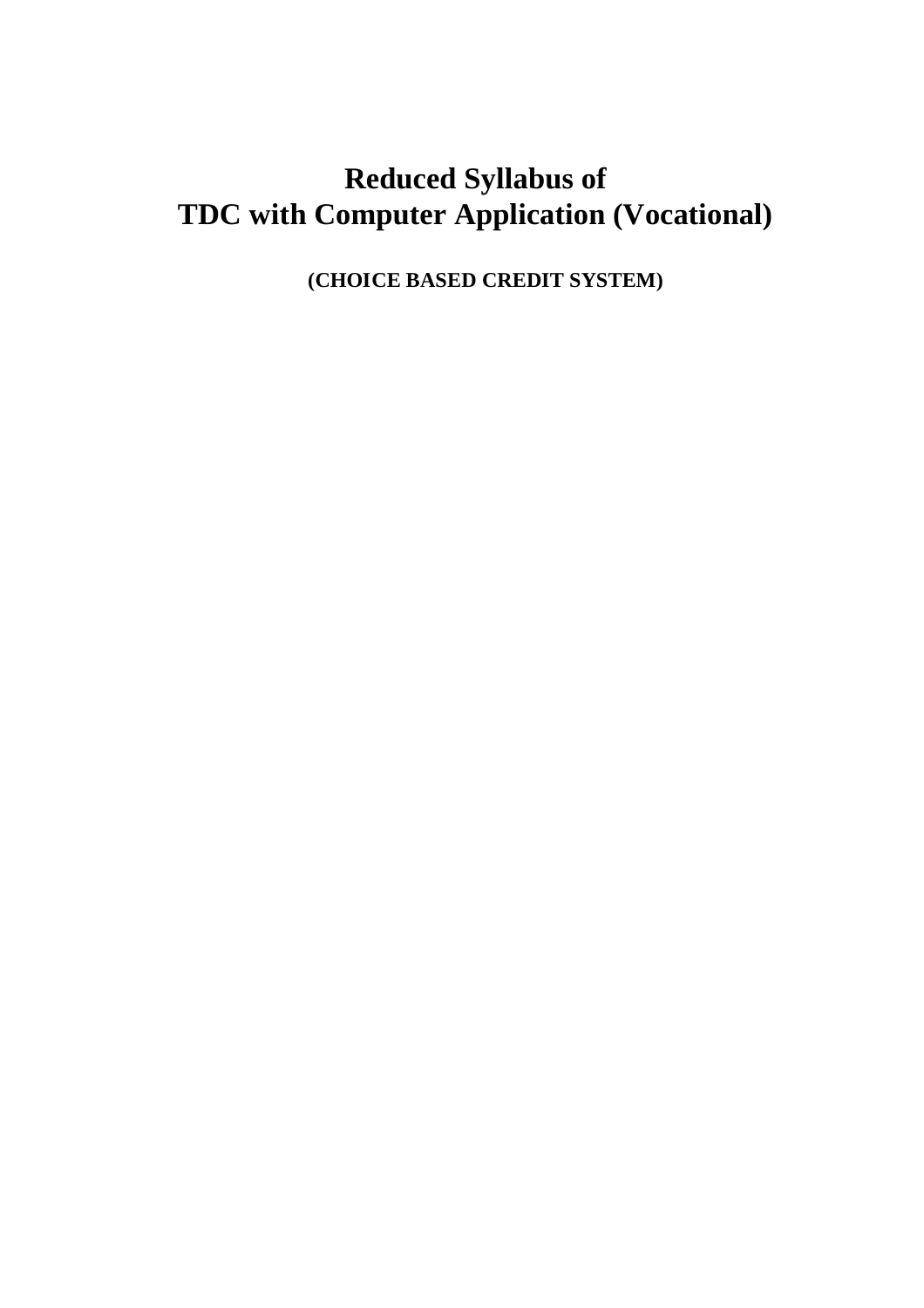## **TDC Program with Computer Application (Vocational)**

## **Qualification: HS Passed from any discipline**

### **Program Objectives:**

Upon successful completion of a TDC program with Computer Application, students will be able to:

- 1. Demonstrate proficiency in problem-solving techniques using thecomputer.
- 2. Demonstrate proficiency in at least one high-level programming language and one operating system.
- 3. Demonstrate proficiency in the analysis of complex problems and the synthesis of solutions to thoseproblems.
- 4. Demonstrate comprehension of modern software engineeringprinciples.
- 5. Demonstrate a breadth and depth of knowledge in latest Information Technology tools and techniques.

### **Program Learning Outcomes:**

The goals of the computer science department are to prepare students for graduate training in some specialized area of computer science and applications, to prepare students for jobs in industry, business or government, and to provide support courses for students in technology, mathematics and other fields requiring computingskills.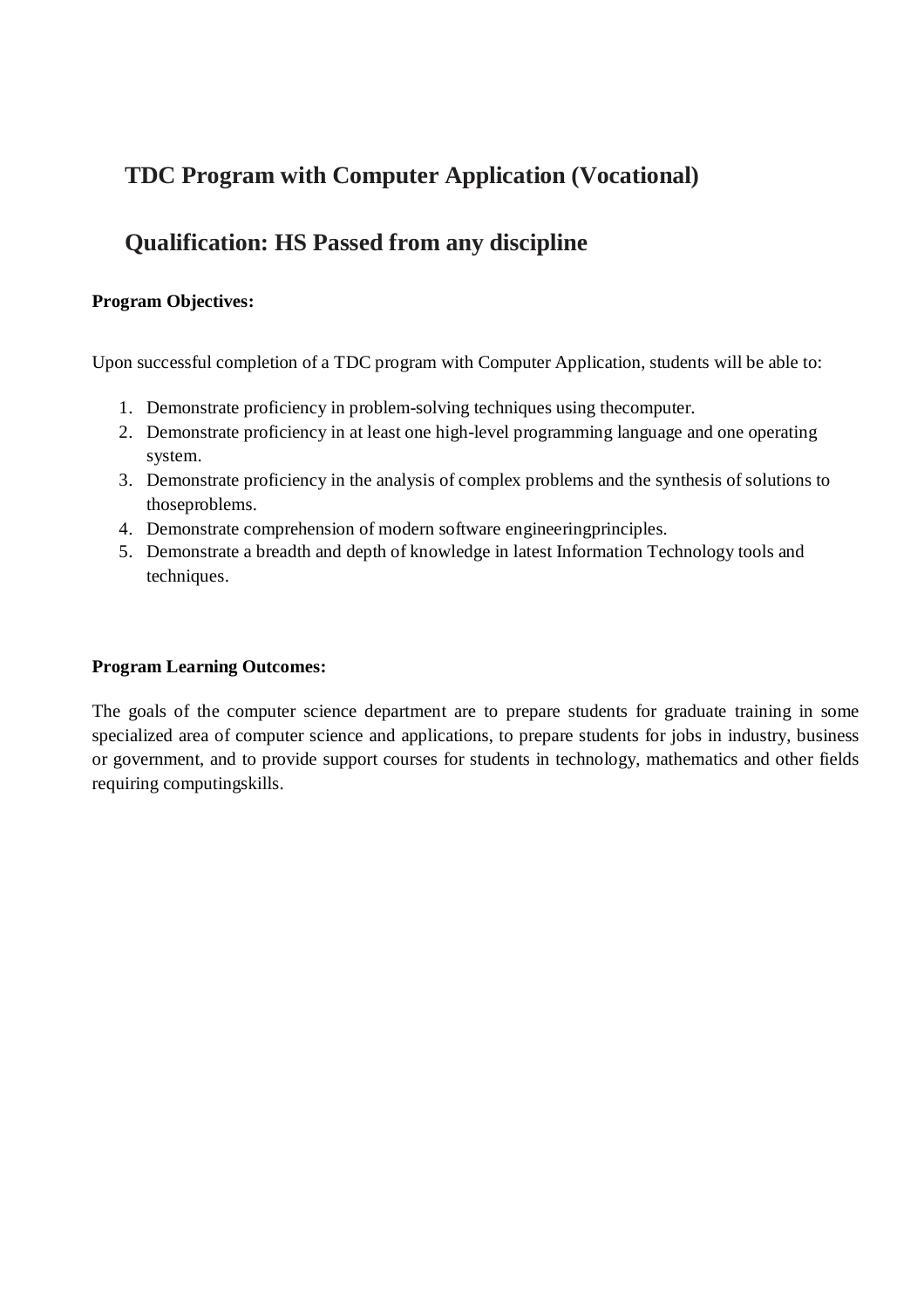### **COMPUTER APPLICATION (VOCATIONAL)**

| SL.<br>NO.     | <b>CORE COURSE</b><br>(14)                                                                           | <b>ABILITY</b><br><b>ENHANCEMENT</b><br>COURSE (AECC) (2) | <b>SKILL</b><br><b>ENHANCEMENT</b><br><b>COURSE (SEC)</b><br>(2)                                                       | <b>ELECTIVE:</b><br><b>DISCIPLINE</b><br>SPECIFIC DSE (4)                                                                                                                             |
|----------------|------------------------------------------------------------------------------------------------------|-----------------------------------------------------------|------------------------------------------------------------------------------------------------------------------------|---------------------------------------------------------------------------------------------------------------------------------------------------------------------------------------|
| $\mathbf{1}$   | $DSC - 1A$<br>$DSC - 2A$ :<br>Fundamentals of<br>Computer<br>Application<br>DSC-3A                   | (English/Hindi/MIL<br>Communication)                      |                                                                                                                        |                                                                                                                                                                                       |
| $\overline{2}$ | $DSC - 1B$<br>$\overline{\text{DSC} - 2\text{B}}$ :<br>Introduction to<br>Programming in C<br>DSC-3B | <b>Environmental Science</b>                              |                                                                                                                        |                                                                                                                                                                                       |
| 3              | $DSC-1C$<br>$DSC-2C$ :<br>DSC-3C:<br><b>Operating System</b>                                         |                                                           | SEC 1: Multimedia<br>Application                                                                                       |                                                                                                                                                                                       |
| $\overline{4}$ | $DSC - 1D$<br>$DSC - 2D$ :<br>$\overline{\text{DSC-3D}}$ :<br>Introduction to<br><b>DBMS</b>         |                                                           | SEC 2: (any one)<br>1.Sysytem<br>Administration &<br>Maintenance<br>2. ICT Hardware                                    |                                                                                                                                                                                       |
| 5              |                                                                                                      |                                                           | SEC 3:(any one)<br>1. Web Technology<br>2.PHP Programming<br>3.Computer<br><b>Oriented Financial</b><br>Accounting     | DSE-1A<br>DSE-2A: Project<br>Work/Dissertation<br>DSE-3A                                                                                                                              |
| 6              |                                                                                                      |                                                           | SEC 4: (any one)<br>1. Programming with<br><b>PYTHON</b><br>2. Cyber Law<br>3. Management<br><b>Information System</b> | $DSE-1B$<br>DSE-2B: (any one)<br>Programming in<br>1.<br><b>JAVA</b><br>2.<br>Computer<br><b>Networks</b><br>3.<br>Software<br>Engineering<br>4. E-Commerce<br>Technologies<br>DSE-3B |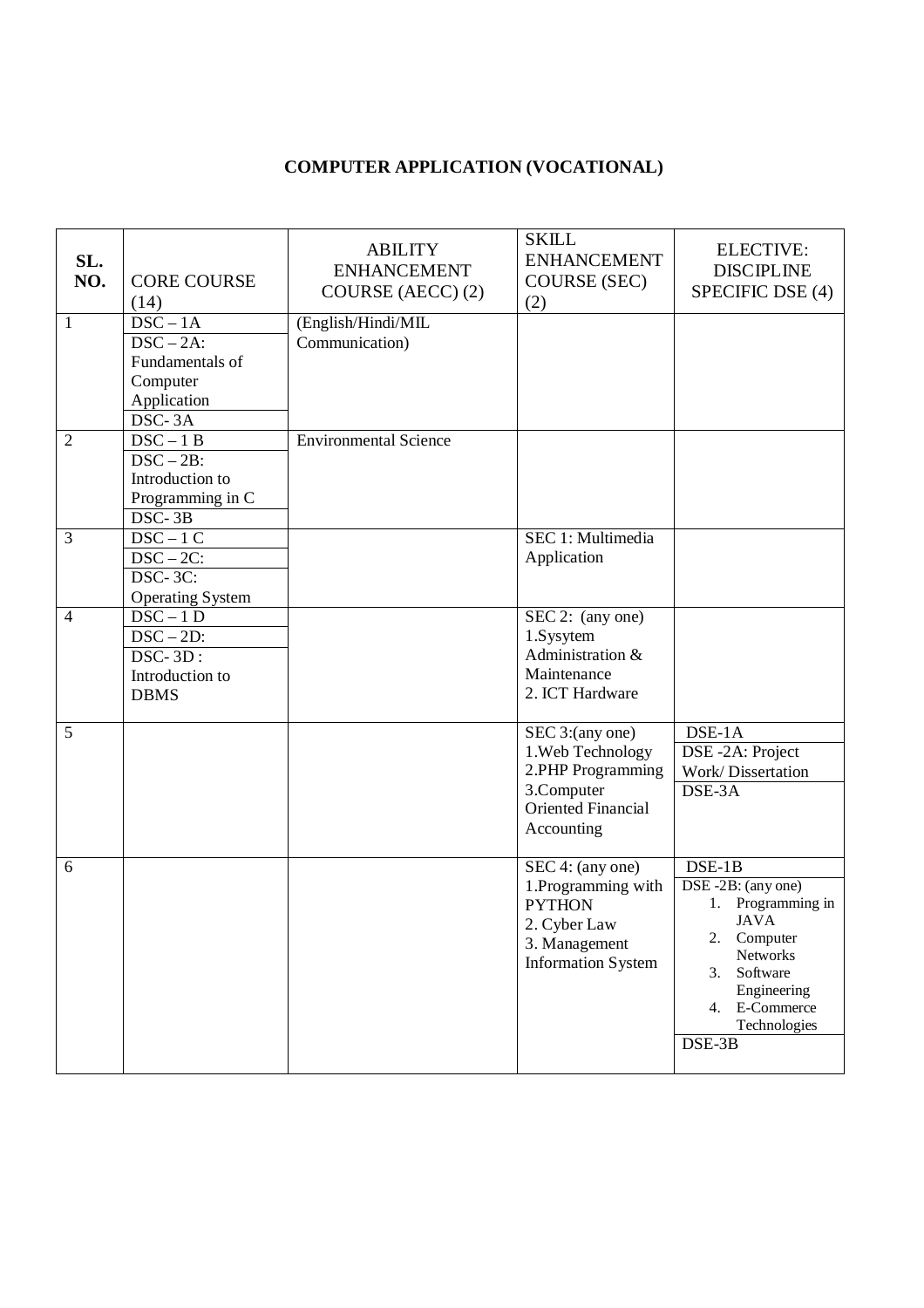## **Detailed Syllabus**

### **DSC- 2A: Fundamentals of Computer Applications**

4 Lectures, 4 Practical, Credits 6 (4+2) Theory: 60 Lectures, Practical: 60 Lectures End Semester Marks: Theory: 60 Marks, Practical: 20 Marks Internal Marks: Sessional: 10 Marks, Practical: 6 Marks, Attendance: 4 Marks

### **UNIT 1: Major components ofacomputer (10Lectures)**

Block diagram, a brief introduction of computer Peripherals. Bootstrapping, Representation of Information, Number Systems, ASCII, EBDIC, BCD Gray code, Unicode, Conversion of bases.

### **UNIT2:Algorithms (10Lectures)**

Concept of algorithm and flow chart, Writing simple algorithms and drawing flow charts.

### **UNIT 3:OperatingSystem (10Lectures)**

Evolution of OS, types of OS, functions of OS, Case study on any OS, [No questions on theory paper will be set on these topics] System features, Software features, File structure, Installation of OS, Hardware & Software requirements.

### **UNIT 4:Data communication (10Lectures)**

Different types of Transmission Media, Types of wireless communication (mobile, WiFi, WiMAX, Bluetooth, Infrared – concept and definition only)

### **UNIT5:Internet (10Lectures)**

Evolution of internet, Basic internet terms( Client, Server, MODEM, Web page, Web site, Home page, Browser, URL, ISP, Web server), Internet applications (e-mail, search engines, ftp, VOIP, Video Conferencing, Audio-Video streaming, Chatting).

### **UNIT 6:Computer Security (10Lectures)**

Definition, Viruses and Worms, Antivirus, Digital Signature, Software Piracy, Firewall. Hacking and Cracking (basic concepts only for these topics will have to be given).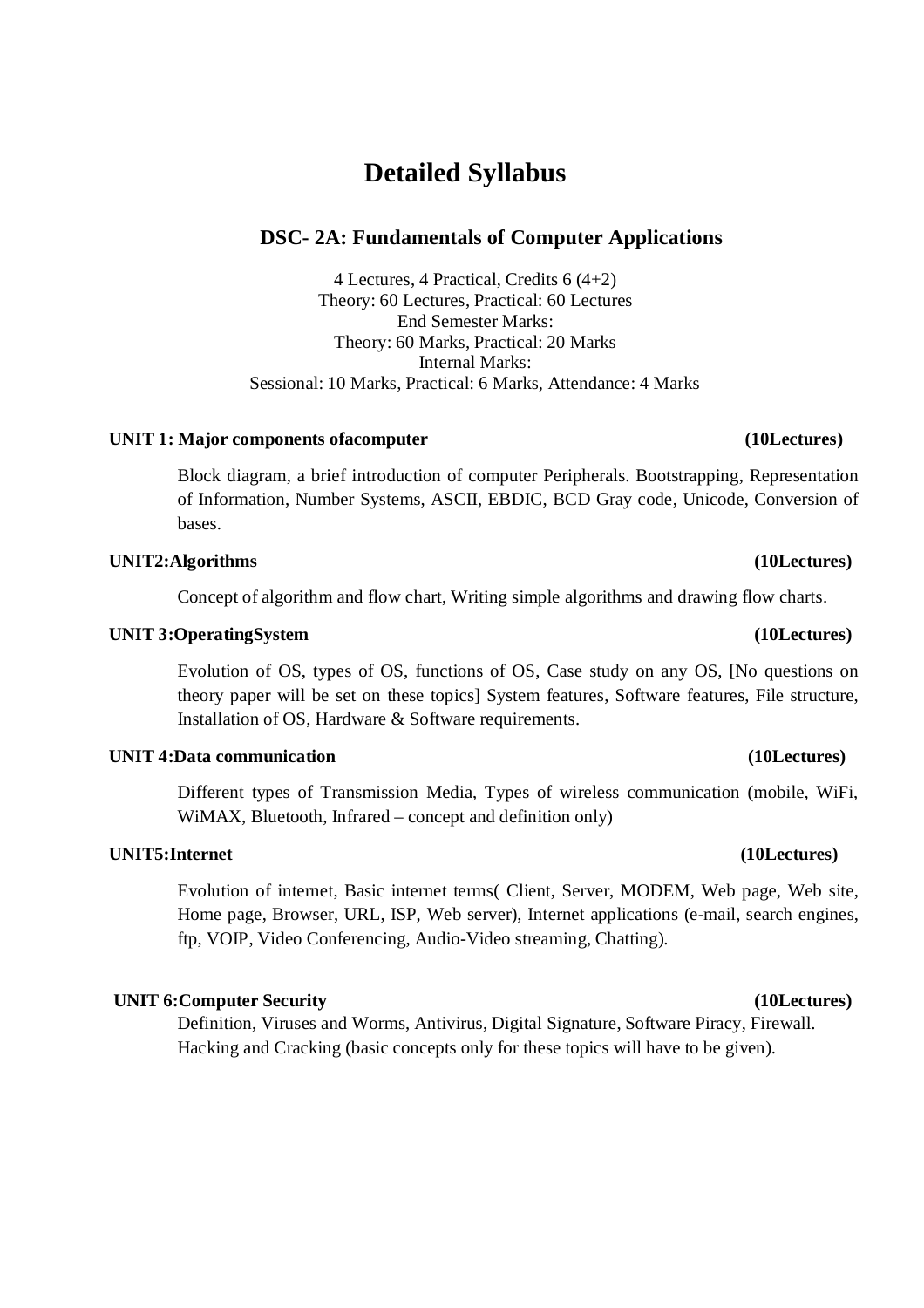### **Practical / Lab work to be performed**

### **A. Office Automation Lab**

### *Introduction to Open Office/MS Office/Libre Office*

**(N.B:** Students have to perform the following experiments and are encouraged to work in the Linux platform**)**

- 1. Create a new folder and do thefollowing:
	- Make a word processing document init.
	- Make a Spreadsheet document init.
	- Make a new folder init
	- Rename the initialfolder
	- Move the initialfolder
	- Copy the initialfolder.
	- Delete the initialfolder
- 2. Implement the various well known features of the operating system such as Painting, System tools, Entertainment toolsetc.
- 3. Implement various display properties by right clicking on theDesktop.
- 4. Explore thetaskbar
- 5. Set the wall paper and screensaver.
- 6. Set thedata/time.

### **B. Word ProcessingTool**

- 1. Create a documentand
	- a. Put Bullets andNumbers
	- b. Apply various Fontparameters.
	- c. Apply Left, Right, and Centrealignments.
	- d. Applyhyperlinks
	- e. Insertpictures
	- f. InsertClipArt
	- g. Show the use ofWordArt
	- h. Add Borders andShading
	- i. Show the use of Find andReplace.
	- j. Applyheader/footers
- 2. Create any document and show the use of File  $\rightarrow$  versions.
- 3. Create any document and show the difference between paste and pastespecial.
- 4. Create a document to show the use ofWashout/Watermark.
- 5. Implement the concept of mailmerge.
- 6. Implement the concept ofmacros.
- 7. Implement the concept of importing afile/document.
- 8. Implement the concept of merging thedocuments.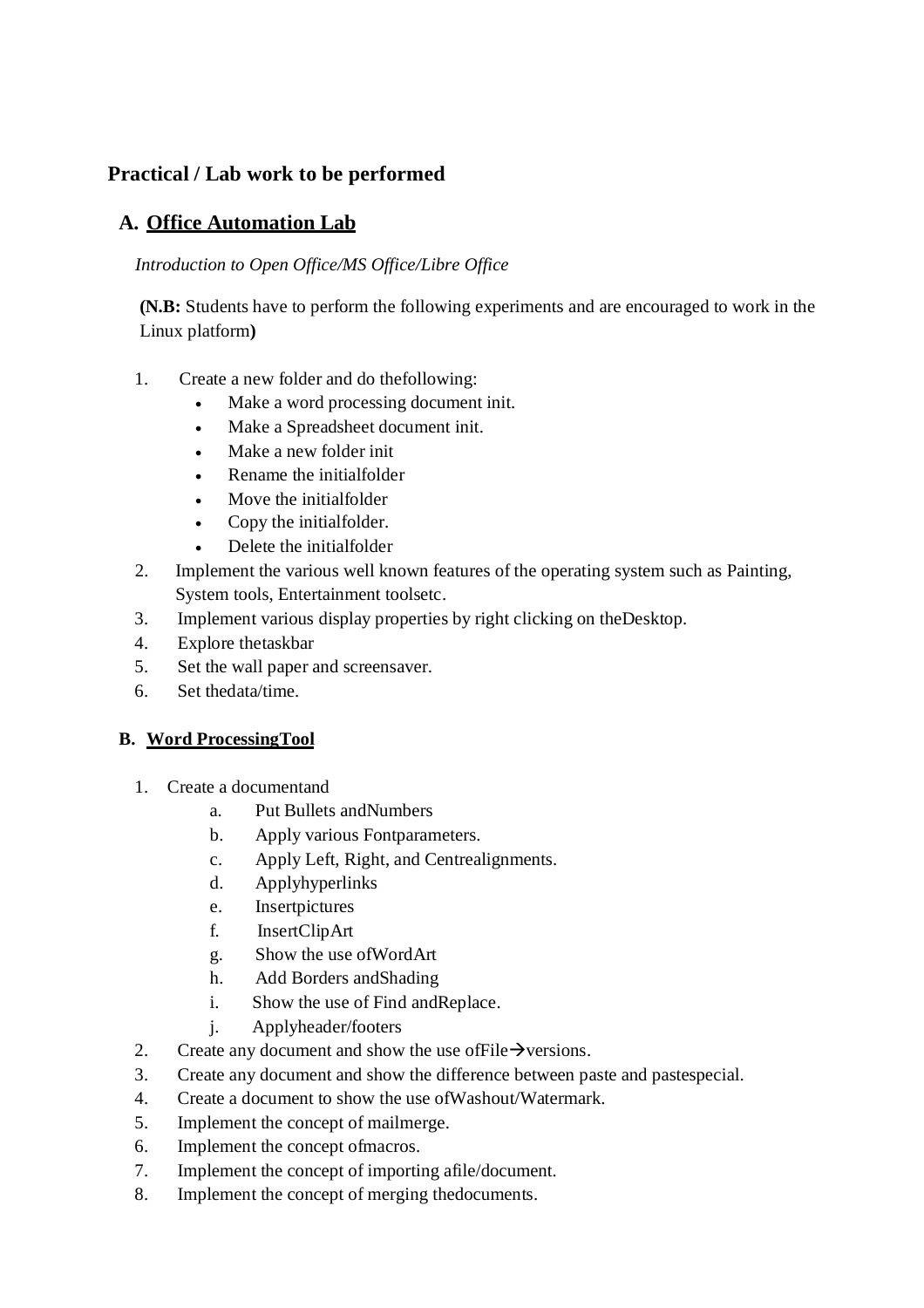- 9. Crate a student table and do thefollowing:
	- a. Insert new row and filldata
	- b. Delete any existingrow
	- c. Resize rows andcolumns
	- d. Apply border andshading
	- e. Apply merging/splitting ofcells
	- f. Applysort
	- g. Apply various arithmetic and logicalformulas.
- 10. Create your resume using GeneralTemplates.

### **C. SpreadsheetTool**

- 1. Create a student worksheet containing roll numbers, names and total marks. Open a document in Word and insert the excel worksheetusing:
	- i) Copy/Paste
	- ii) Embedding
	- iii) Linking
- 2. The term wise marks for APS class of 20 students are stored in 3 separate sheets named term1, term2 and term3. Create  $4<sup>th</sup>$  worksheet that contains student names and their total and average marks for the entire year. Give proper headings using headers. Make the column headings bold and italic. The  $4<sup>th</sup>$  worksheet should contain college name as the first line. Make it bold, italic and centerit.

3. Using a simple pendulum, plot 1-T and  $1-T^2$ graph.

|        |  | Mean(t) | $T=t/20$ | $\mathbf{T}^2$ |
|--------|--|---------|----------|----------------|
| $\pi$  |  |         |          |                |
| $80\,$ |  |         |          |                |
| 90     |  |         |          |                |
| 00     |  |         |          |                |

4. Consider the following employeeworksheet:-

| <b>Full</b><br>(FirstLast) | Name Grade Basic<br>1/2/3 | Salary | <b>HRA</b> | PF | Gross | <b>Net</b> | (VA)<br><b>Vehicle</b><br><b>Allowance</b> |
|----------------------------|---------------------------|--------|------------|----|-------|------------|--------------------------------------------|
|                            |                           |        |            |    |       |            |                                            |
|                            |                           |        |            |    |       |            |                                            |

HRA is calculated as follows:

Grade HRA % (of Basic) 1 40%  $\frac{2}{3}$   $\frac{35\%}{30\%}$ 30%  $Gross = Basic + HRA + VA$  $Net = Gross - PF$ PF is 8% for all Grades

VA is 15000, 10000 and 7000 for Grades 1, 2 and 3.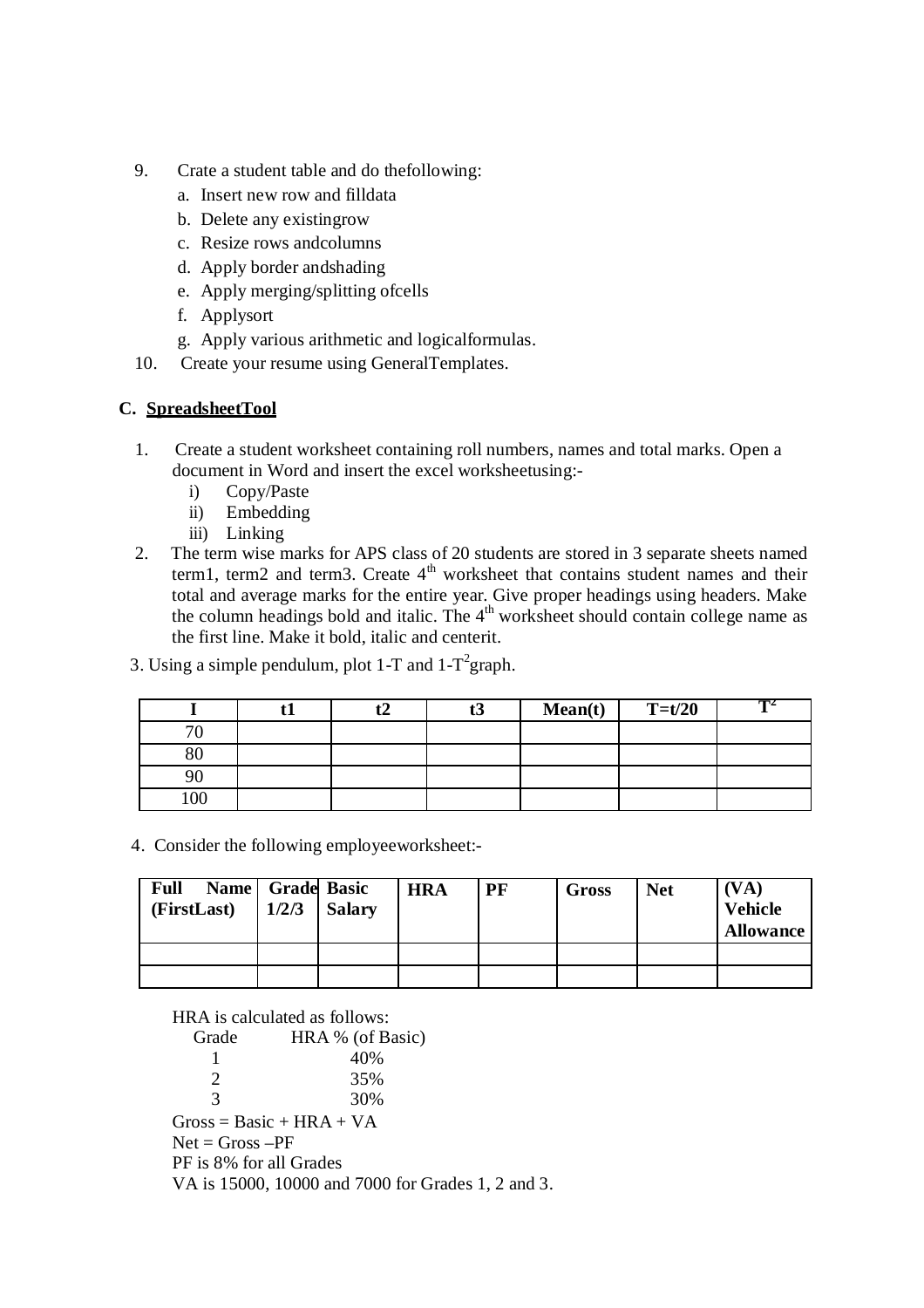- i) Find max, min and average salary of employees in respectiveGrade
- ii) Count no. of people whereVA>HRA
- iii) Find out most frequently occurringgrade.
- iv) Extract records where employee name starts with "A" hasHRA>10000
- v) Print Grade wise report of all employees with subtotals of net salary and also grand totals. Use subtotalcommand.
- vi) Extract records where Grade is 1 or 2 and salary is between 10000 and 20000 bothinclusive.
- 5. In a meeting of a marketing department of an organization it has been decided that price of selling an item is fixed at Rs40. It was resolved to increases the sell of more of more items and getting the profit of Rs40,000/.Use Goal Seek of find out how many items you will have to sell to meet your profitfigure.
- 6. To study the variation in volume with pressure for a sample of an air at constant temperature by plotting a graph for  $P - V$  and  $P-V$ . Sample observations are:-

| <b>Pressure (P)</b> | Volume (V) | T /T 7 | DV. | D/T) |
|---------------------|------------|--------|-----|------|
| 75                  |            |        |     |      |
| 78.9                |            |        |     |      |
| 83.3                |            |        |     |      |
| 00 <sub>0</sub>     |            |        |     |      |

- 7. Plot the chart for marks obtained by the students (out of 5) vs. frequency (total numberof students in class is50).
- 8. Create the following worksheet(s) containing a year wise sale figure of five salesmen inRs.

| <b>Salesman</b> | 2002  | 2003  | 2004   | 2005  |
|-----------------|-------|-------|--------|-------|
| <b>MOHAN</b>    | 10000 | 12000 | 20000  | 50000 |
| <b>MITRA</b>    | 15000 | 18000 | 50000  | 60000 |
| <b>SHIKHA</b>   | 20000 | 22000 | 70000  | 70000 |
| <b>ROHIT</b>    | 30000 | 30000 | 100000 | 80000 |
| <b>MANGLA</b>   | 40000 | 45000 | 125000 | 90000 |

Apply the following Mathematical & Statistical functions:

- i) Calculate the commission for each salesman under the condition:
	- a) If total sales is greater than Rs. 3, 00,000/-, then commission is 10% of total sale made by thesalesman.
		- b) Otherwise, 4% of totalsale.
- ii) Calculate the maximum sale made by eachsalesman.
- iii) Calculate the maximum sale made in eachyear.
- iv) Calculate the minimum sale made by eachsalesman.
- v) Calculate the minimum sale made in eachyear.
- vi) Count the no. of salespersons.
- vii) Calculate the cube of sales made by Mohan in the year2002.
- viii) Find the difference in sales by salesman Mitra between the year 2002 and 2003. Find the absolute value ofdifference.
- ix) Also calculate the Mode, Stddev, Variance, Median for the sale made by eachsalesman.
- x) Calculate the year wise Correlation coefficient between the sales man Mohan and Mitra yearwise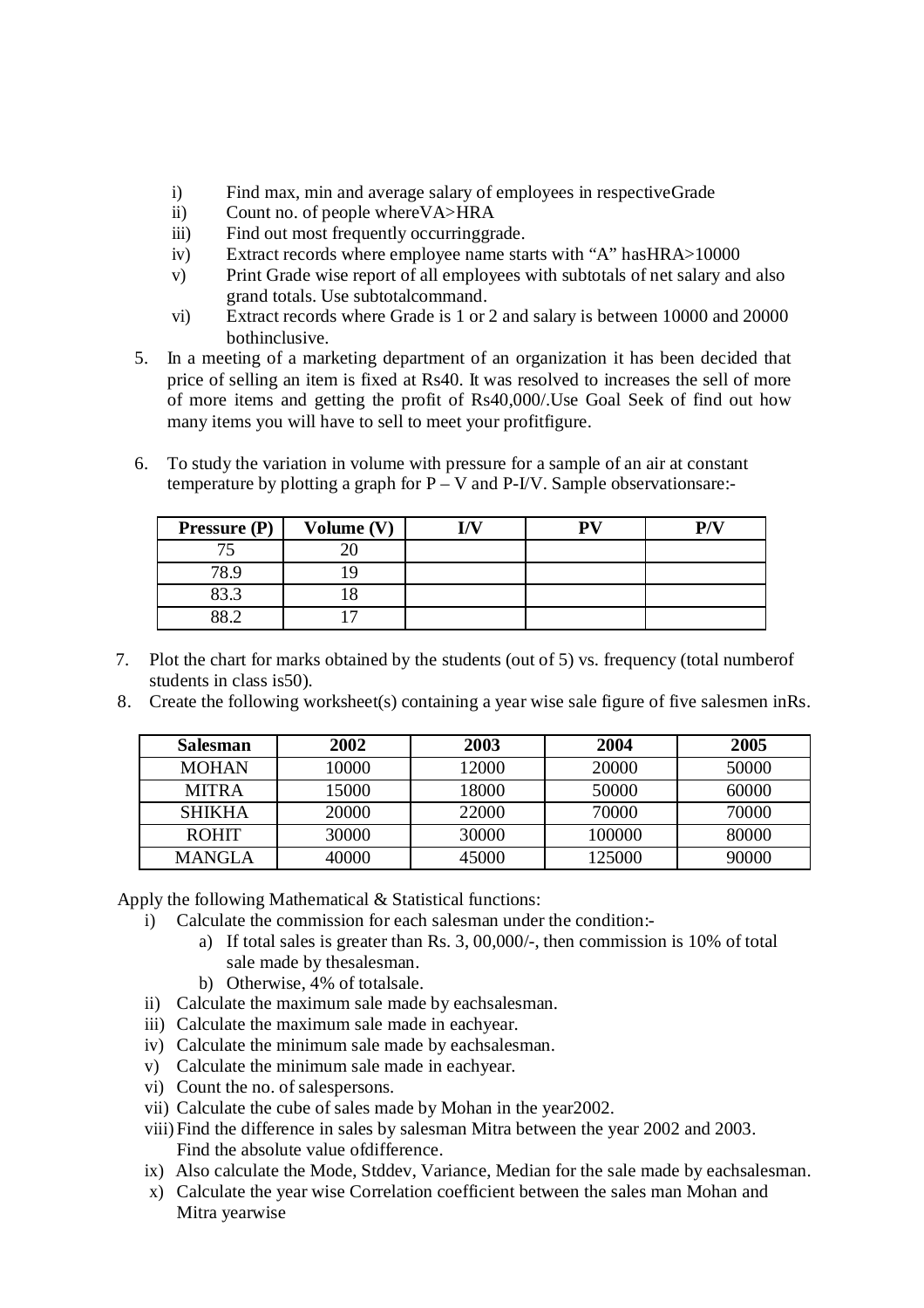| <b>Salesman</b> | <b>2000</b> | 2001  | 2002   | 2003  |
|-----------------|-------------|-------|--------|-------|
|                 | 10000       | 12000 | 20000  | 50000 |
| S2              | 15000       | 18000 | 50000  | 60000 |
| S3              | 20000       | 22000 | 70000  | 70000 |
| S4              | 30000       | 30000 | 100000 | 80000 |
| S <sub>5</sub>  | 40000       | 45000 | 125000 | 90000 |

9. The following table gives a year wise sale figure of five salesmen inRs.

a) Calculate total sale yearwise.

- b) Calculate the net sales made by eachsalesman
- c) Calculate the commission for each salesman under the condition:-
- a) If total sales is greater than Rs. 4, 00,000/-, then commission is 5% of total sale made by thesalesman.
- b) Otherwise, 2% of totalsale.
- d) Calculate the maximum sale made by eachsalesman.
	- e) Calculate the maximum sale made in eachyear.
	- f) Draw a bar graph representing the sale made by eachsalesman.
	- g) Draw a pie graph representing the sale made by salesmen in year2001.
- 10. Consider the following worksheet for APS  $1<sup>st</sup>$  yearstudents:-

| S.No. | <b>Name</b> | PH | <b>CH</b> | <b>BY</b> | <b>MT</b> | $\mathbf{CS}$ | <b>Total</b><br><b>Marks</b> | $\frac{0}{0}$ | Grade |
|-------|-------------|----|-----------|-----------|-----------|---------------|------------------------------|---------------|-------|
|       |             |    |           |           |           |               |                              |               |       |
|       |             |    |           |           |           |               |                              |               |       |

Grade is calculated as follows:-

If% $> = 90$  Grade A If % >=80 &<90 Grade B

If %  $> = 70$  &  $< 80$  Grade C

If % >=60 &<70GradeD

Otherwise students will be declared fail.

- i) Calculate Grade using iffunction
- ii) Sort the data according to totalmarks
- iii) Apply filter to display the marks of the students having more than 65% marks.
- iv) Draw a pie chart showing % marks scored in each subject by the topper of theclass.
- v) Draw the doughnut chart of the data as in(iv)
- vi) Enter the S.No. of a student and find out the Grade of the student usingVLOOKUP.
- vii) Extract all records wherename
	- a) Begins with"A"
	- b) Contains"A"
	- c) Ends with"A"

### **D. PresentationTool**

- 1. Make a presentation of College Education Systemusing
	- a. BlankPresentation
	- b. From DesignTemplate